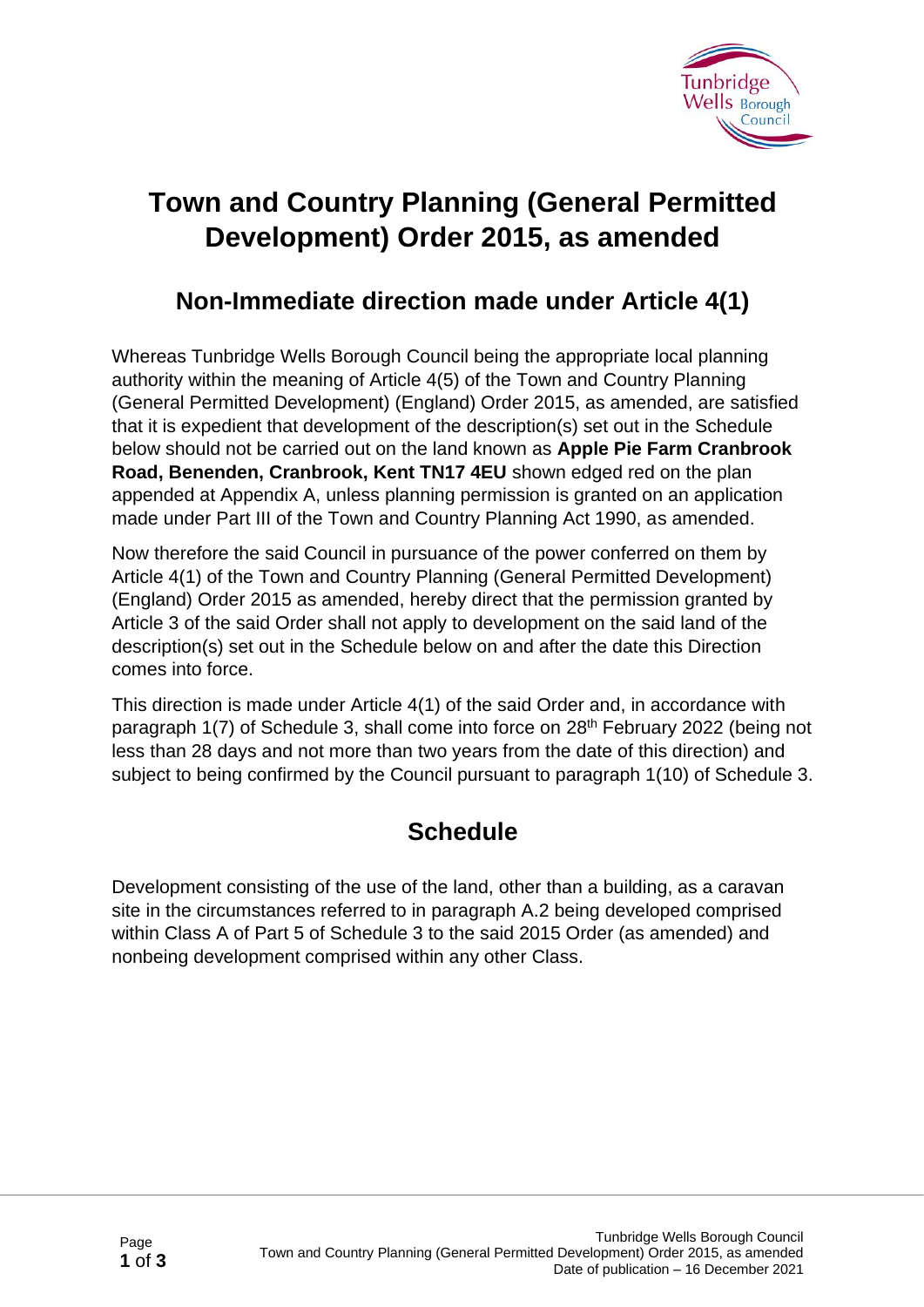Made under the Common Seal of Tunbridge Wells Borough Council<br>this  $q^{\mu}$  day of  $December$  2021 3929 The Common Seal of the Council was affixed to this Direction in the presence of Authorised signator  $\epsilon$ 

**Confirmed under the Common Seal of Tunbridge Wells Borough Council this day of 2022**